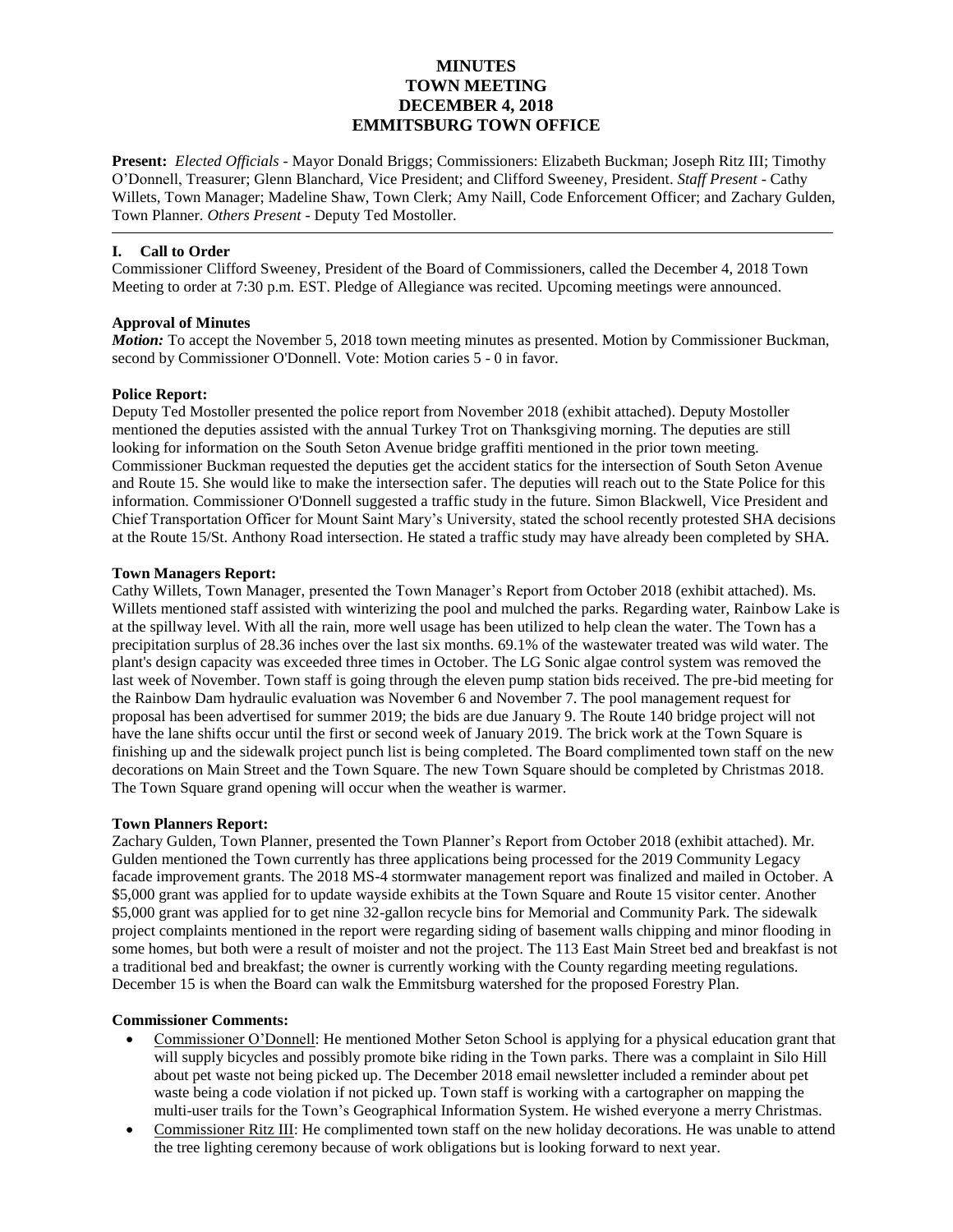- Commissioner Buckman: She is encouraging people to decorate the new Main Street trees in front of their homes and to participate in the holiday house and business decorating contest. She thanked the Carriage House Inn for donating time and resources for the tree lighting ceremony.
- Commissioner Blanchard: He thanked everyone for participating in the Turkey Trot. He complimented town staff on the holiday decorations and the tree lighting ceremony on December 3, which went well.
- Commissioner Sweeney: He thanked the Emmitsburg Business and Professionals Association (EBPA) for their work with the Turkey Trot. The tree lighting ceremony went well. He thanked staff for all their work with decorating the town and the Carriage House Inn for donating to the tree lighting ceremony.

# **Mayor's Comments:**

Mayor Briggs requested a moment of silence for the passing of President George H. W. Bush on November 30. A moment of silence was observed. Mayor Briggs thanked town staff for their work with the tree lighting ceremony and holiday decorations. He thanked the EBPA for running the Turkey Trot. The annual Maryland Municipal League holiday dinner is scheduled for December 5. The first ever Emmitsburg holiday ornaments are for sale in the Town Office. The ornaments are glass and feature the town seal with a snow flake and "Town of Emmitsburg, 2018." The ornaments were placed in front of each commissioner seat. He agreed the Route 15 and South Seton Avenue intersection is dangerous as with the other similar intersection along Route 15. He wished everyone a happy holidays and merry Christmas.

# **Public Comments:**

*Simon Blackwell, 16300 Old Emmitsburg Road -* Mr. Blackwell, Vice President and Chief Transportation Officer, explained Mount Saint Mary's (MSM) has partnered with Frederick Regional Health System (FRHS) to improve health care access for their students due to the massive expansion of their athletic programs. The organizations have been discussing building a health and wellness center on the periphery of MSM's property to provide primary care, urgent care, lab services, radiology, physical therapy and other services to students and members of the public. They are seeking input from the public and requested to be put on the January town meeting agenda. The Mount will also be holding an open house in January regarding the topic. Anyone interested in attending the meetings is encouraged to contact syblackwell@msmary.edu. The Mount is working with the Seton Center on the project. *Ron Walter* - Mr. Walter requested to speak during the trailers agenda item instead.

# **Administrative Business:**

None.

**Consent Agenda:** None.

### **Treasurer's Report:**

Commissioner O'Donnell presented the Treasurer's Report for November 2018 (exhibit in agenda packet). The operating balance forward is \$5,497,388. The solar field bill came in after the report was prepared.

# **Planning Commission Report:**

Commissioner Blanchard presented the Planning Commission Report from November 26, 2018. The Commission moved to conditionally approve the final subdivision plat of Section 3 – Lots 3, 4 and the remainder for Silo Hill.

# **II. Agenda Items**

Agenda #1 - Chamber of Commerce Presentation: Rick Weldon, President and CEO of Frederick County Chamber of Commerce, introduced himself and explained his fondness for the local government. He introduced two chamber board members that are in attendance: Eric Johnson and Eric Soter. He explained the Chamber is working to make the organization County focused instead of Frederick City focused. He would like to host a business card exchange in Emmitsburg in the future. The Chamber will offer a free membership to the EBPA. Mr. Soter encouraged the Board to contact the Chamber if there are any concerns they can help address.

Agenda #2 - Holiday Parking for Consideration: Ms. Willets explained town staff recommends free holiday metered parking from Friday December 14, 2018 through Wednesday January 2, 2019. If signs are placed on the meters, no one donates. Town staff will place announcements on the Town website, Facebook, channel 99 and bulletin boards. *Motion***:** To accept the holiday parking from December 14 through January 2 with all proceeds being split fifty-fifty

towards the Emmitsburg Food Bank and the Community Heritage Day firework fund. Motion by Commissioner Ritz III, second by Commissioner Buckman. Vote: Motion caries 5 - 0 in favor.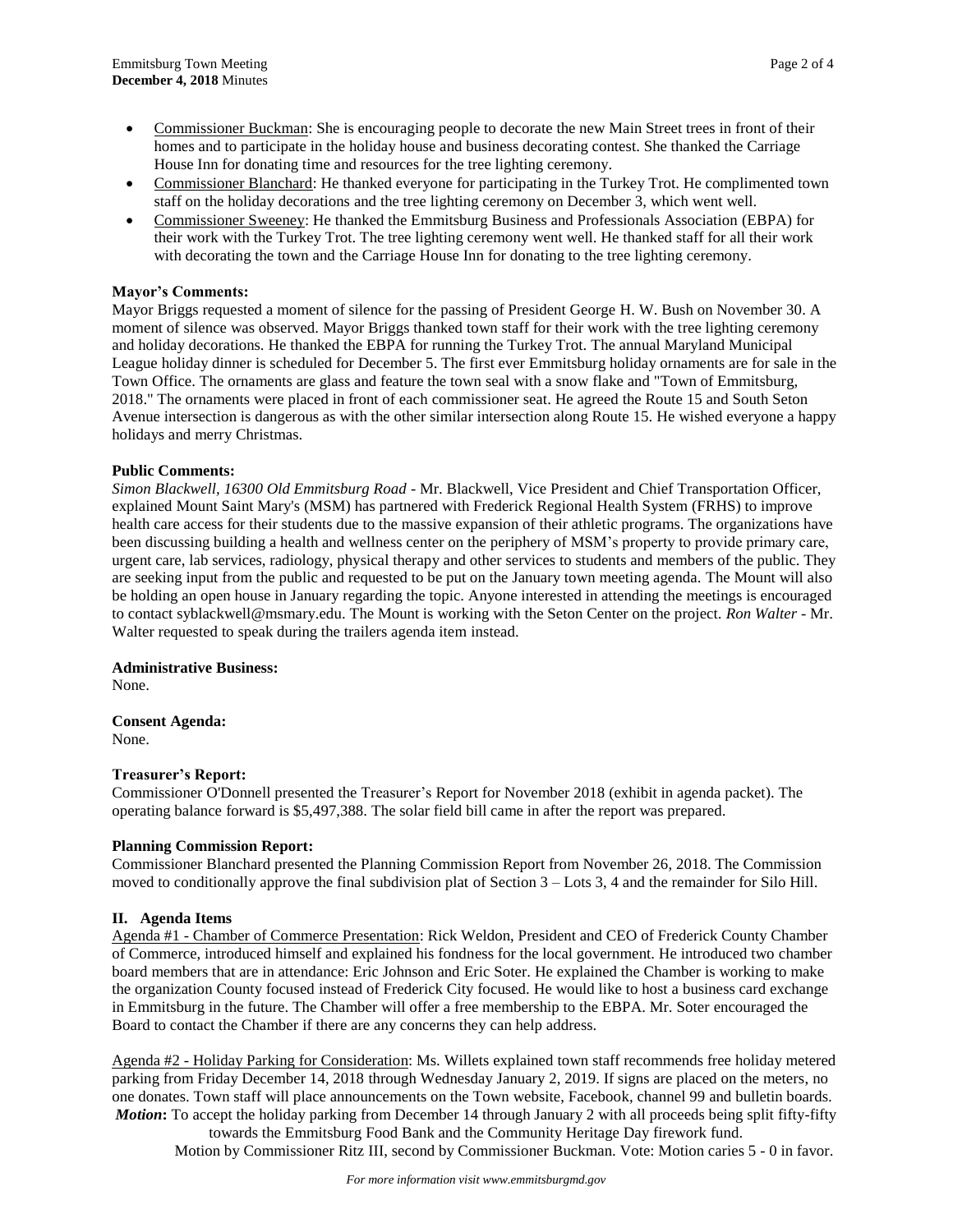Agenda #3 - Two Well Agreements Related to the 8-Inch Mountain Water Line for Consideration: Ms. Willets explained the 8-inch mountain waterline is deteriorating and failing due to age. Estimates indicate it would cost the Town approximately \$1 million to repair the line, which only has three homes connected to it. Town staff made the determination, with Board approval, that the line should not be repaired. As a result, one of the homes was connected to nearby 10-inch waterline in October 2018. Per the Board, the two remaining homes were offered to have the Town drill them a well or to receive a buyout for the cost of installing a well. Both of the proposed agreements were written and reviewed by John Clapp, Town Attorney. The first agreement is for Mr. Grant Abrahams, who has requested being paid \$11,655 instead of having a well installed. Ms. Willets read the Abrahams well agreement aloud. The \$11,655 is the amount it would cost for the town to install a well on Mr. Abraham's property at 8744 Crystal Fountain Road. The Town received three estimates from well drilling companies. The home does not receive wastewater services from the Town. Funds would be paid out of the water fund. *Motion*: To accept the Abraham's agreement as presented.

Motion by Commissioner Buckman, second by Commissioner Blanchard. Vote: Motion carries 5 - 0 in favor.

Mr. Walter Saxon has requested the town drill a well and terminate any connections to the 8-inch waterline once the well has passed inspection and received a certificate of pot-ability. Ms. Willets read the Saxon well agreement aloud. Paragraph six explains any repairs and maintenance between \$500 and \$5,000 within the 12-month warranty period will be paid for by the Town. In addition, the Town will also address any water complaints by the owner. The town will be paying for the well, electrical work, property restoration and permitting. If the well does not work, the property will be restored and other solutions considered. Commissioner Ritz III recommend placing a price cap on the agreement, which town staff does not recommend. Larger expenses would need to be brought to the Board for approval per town code. If the 8-inch line freezes, Mr. Saxon will not have any water and the Town could be forced to install a well for Mr. Saxon. The alternative is to spend \$1 million fixing the line.

*Motion***:** To accept the agreement for the Saxon well as presented. Motion by Commissioner Buckman, second by Commissioner Blanchard. Vote: Motion carries 4 - 1 in favor with Commissioner Ritz III against.

Agenda #4 - Revised Ethic Procedures for Consideration: Ms. Willets explained the initial presentation of the ethics code and appeal procedures were presented to the Board at the May 7, 2018 town meeting. On August 1, 2018 town the ethics commission met to review and make recommendations on the complaint procedures, which were brought back to the Board on October 1, 2018. At the October meeting the Board made recommendations for changes to include parallel lettering between the written procedures and flow chart and adding a note that the Town can provide notary services on the compliant form. All requested changes have been made. The complaint form is available on the Town website under the documents tab. The Board had no other questions.

*Motion*: To accept the Ethics Commission Rules of Procedures for Complaints and Advisory Opinions as presented. Motion by Commissioner Ritz III, second by Commissioner O'Donnell. Vote: Motion carries 5 - 0 in favor.

Agenda #5 - Amended Record Retention Policy for Consideration (*Tentative*): Town staff explained the item has been postponed because town staff is waiting to hear back from the State regarding a revised retention schedule.

Agenda #6 - Presentation on Trailers Related to B-2 Zoning for Discussion: Mr. Gulden explained the Town Code does not allow trailers in the B-2 zone (general commercial zone). Per the Board request at the November 5, 2018 town meeting, town staff worked with the town attorney regarding acceptable screens and enclosures and the possibility of allowing C-containers in the B-2 zone. Acceptable screens in this proposed ordinance include trees and landscaping. Commissioner Ritz III explained he does not want any trailers in the B-2 zone, but he also does not want Quality Tire to pay for the planting of trees. Town staff does not recommend spot zoning. Town staff recommends enforcing the same standards for all businesses in the B-2 zone. The Board discussed possible alternatives. *Ron Walter, 7324D Kelly's Stone Road Thurmont MD (*owner of Quality Tire) explained the State requires his company recycle all used tires. He needs to place them in an enclosed container for transportation. Mr. Gulden explained the ordinance requires screening if a residential area is adjoined to the commercial or industrial zone with the trailer, which Quality Tire is not adjoined to a residential zone. A fence would not suffice because the trailers are over 6-feet high, which is the max height allowed for fences. The Board needs to determine if residents should be able to see the trailers from their adjoining properties or not. Commissioner Buckman suggested adding language that each property is limited to one trailer. Town staff recommends passing the ordinance as is and making amendments in the future as necessary. Mayor Briggs recommends passing the ordinance as is too. The item will come back to the Board for consideration in January 2019 for final approval and without any amendments.